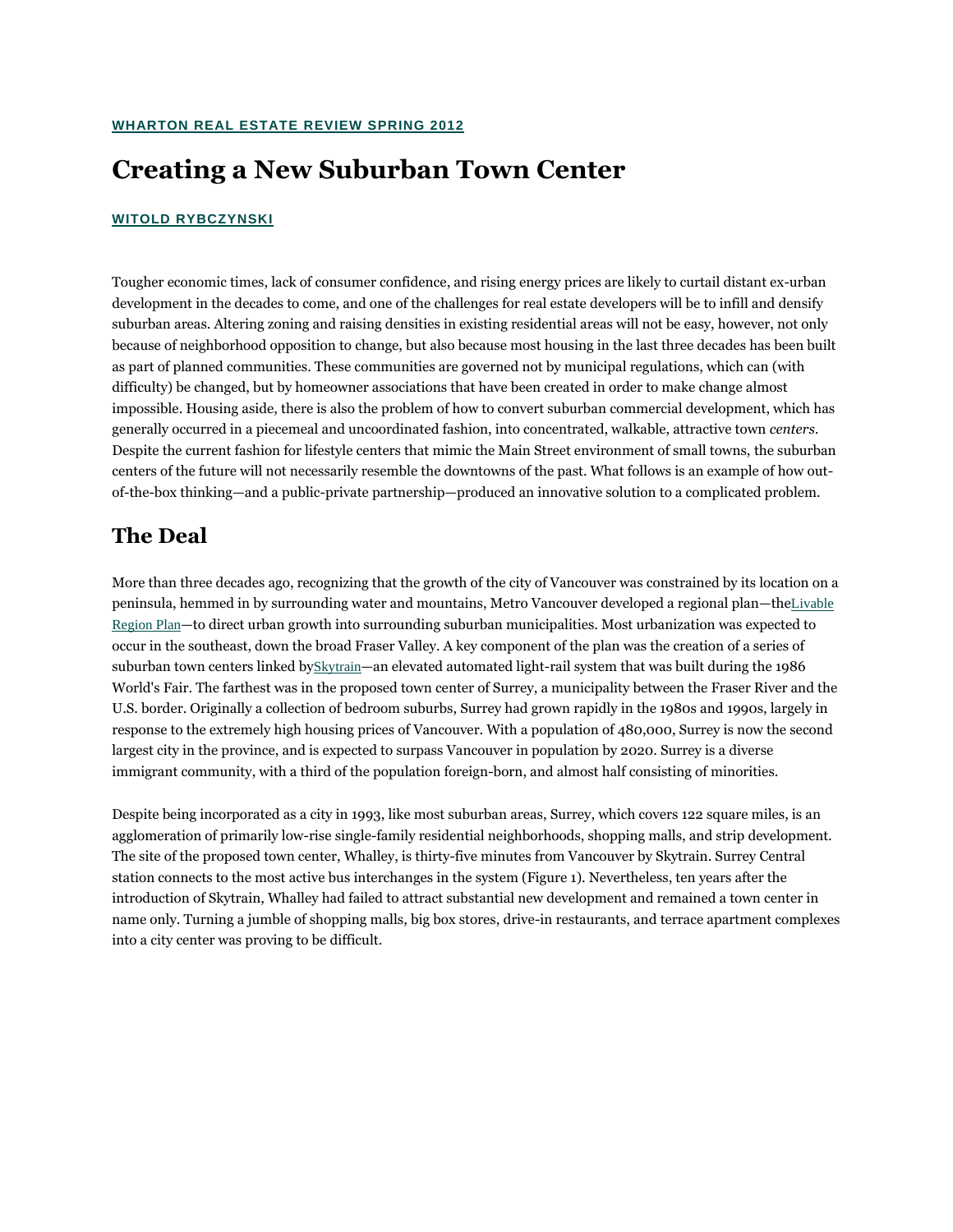

**Figure 1**: Skytrain station in Whalley.

In the late 1990s a local citizens group in Surrey commissioned [Bing Thom Architects](http://www.bingthomarchitects.com/) (BTA), a Vancouver architectural firm that had built the prize-winning University of British Columbia's[Chan Centre](http://en.wikipedia.org/wiki/Chan_Centre_for_the_Performing_Arts), to prepare a feasibility study for a performing arts center. BTA suggested that the facility should be in the proposed town center, and that the municipality should donate a site. The city of Surrey agreed and commissioned BTA to study the town center. After examining several new Canadian suburban town centers, BTA concluded that a performing arts center would be unlikely to attract sufficient daytime population to animate a town center, and suggested a more significant public investment such as moving the city hall to Whalley. This level of civic investment proved challenging, and BTA suggested that Surrey encourage other levels of government to invest in the town center.

As it happened, there was another public use planned for the municipality. In 1995, the provincial government had announced its intention to build a new public technical university in Surrey, which was under-served in postsecondary education. What was to be called TechBC was a response to the high-tech boom that was sweeping the greater Vancouver region. The new campus was to be located on a provincially owned greenfield site in Cloverdale, a suburban community on the periphery of Surrey, without access to rapid transit. On the other hand, a university campus with 5,000 faculty, staff and students was just what was needed to jump-start a new town center. BTA brokered a deal whereby the new campus was relocated to the new town center in Whalley, in return for the municipality providing five acres of land.

The land available for a new campus was immediately adjacent to the Skytrain station, across from a shopping mall. Surrey Place Mall, a 680,000-square-foot enclosed shopping mall on twelve acres, was built in the 1970s. Since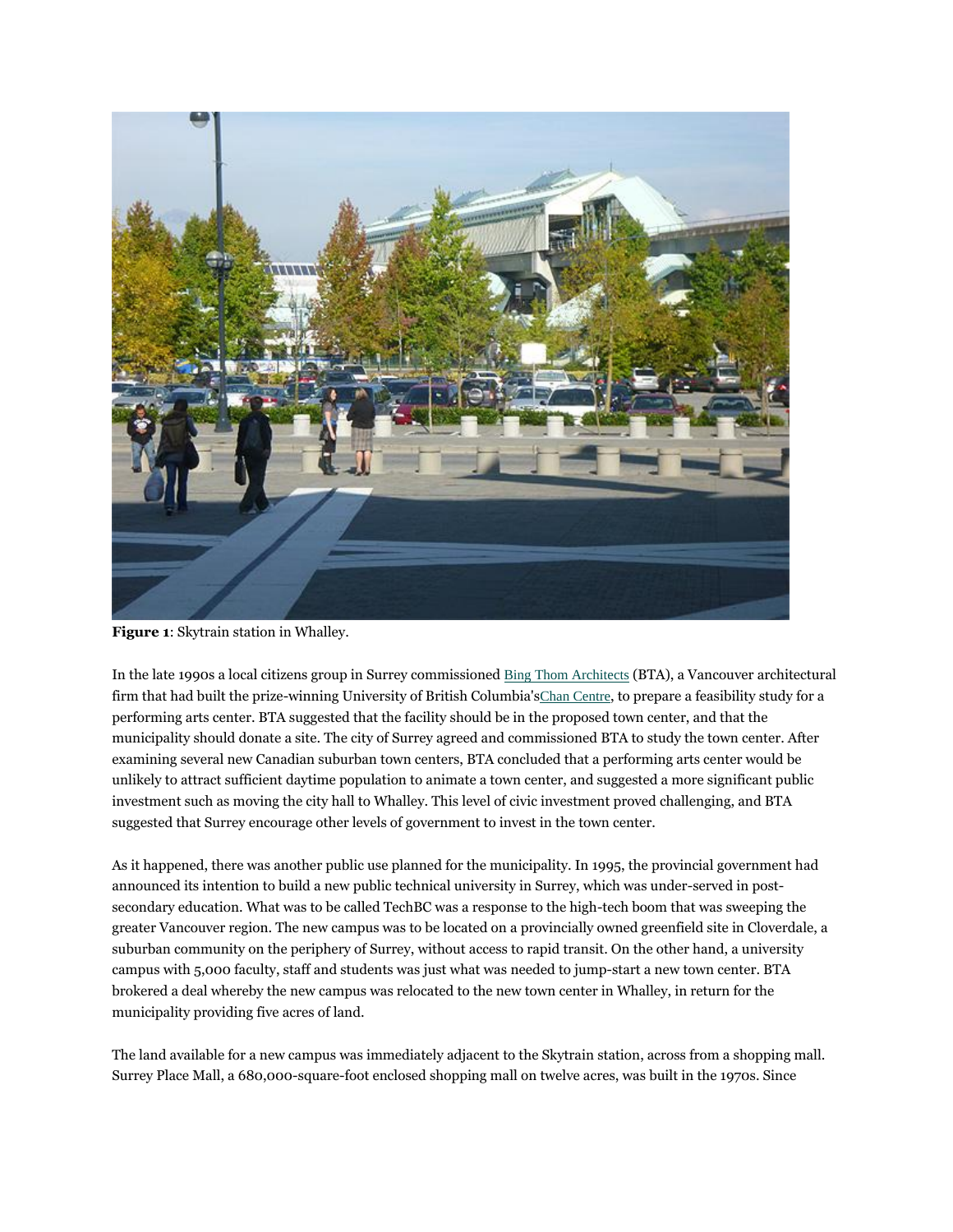Skytrain had made shopping elsewhere in the region easily accessible, competition from newer malls drove Surrey Place Mall to hard times and a sale.

By coincidence, BTA had been working for the Insurance Company of British Columbia (ICBC), a publicly-owned corporation that insures all motorists in the province. ICBC has significant financial reserves, a portion of which they were looking to invest in real estate. BTA suggested that given the upcoming investment in a new university, the corporation should consider buying Surrey Place Mall. Since ICBC was coincidentally planning to build a significant new regional office building in Surrey, there was an added incentive to option the property. The provincial government subsequently suggested that ICBC act as the developer for the new campus as well. After considerable negotiations, a deal was struck whereby the five acres that the city provided for the university would be assigned to ICBC, which would develop the university facilities and lease the space back to the province.

ICBC and BTA made the unorthodox decision not to demolish the shopping mall. Though declining, the facility was still attracting an average of 1,400 visits per hour, and with the addition of 5,000 college students and 2,500 office workers, there was a good chance that the mall could be revived. There was space for a 500,000-square-foot office tower on part of the existing parking lot (a new parking structure would make up for the lost spaces), and the 450, 000-square-foot campus could be accommodated in the tower podium and in a three-story building that would be built *on top of* the shopping mall (Figure 2).



**Figure 2**: University campus on top of an existing shopping mall. Photo by Nic Lehoux, courtesy of Bing Thom Architects.

The complicated contractual arrangement benefited all parties. ICBC would build the C\$135 million complex and lease space back to TechBC, and the corporation would also get its office building as well as a return on invested capital in the form of university and merchant rents. The British Columbia government would get a new public university without officially spending public funds, since ICBC was a separate—albeit publicly-owned—entity. And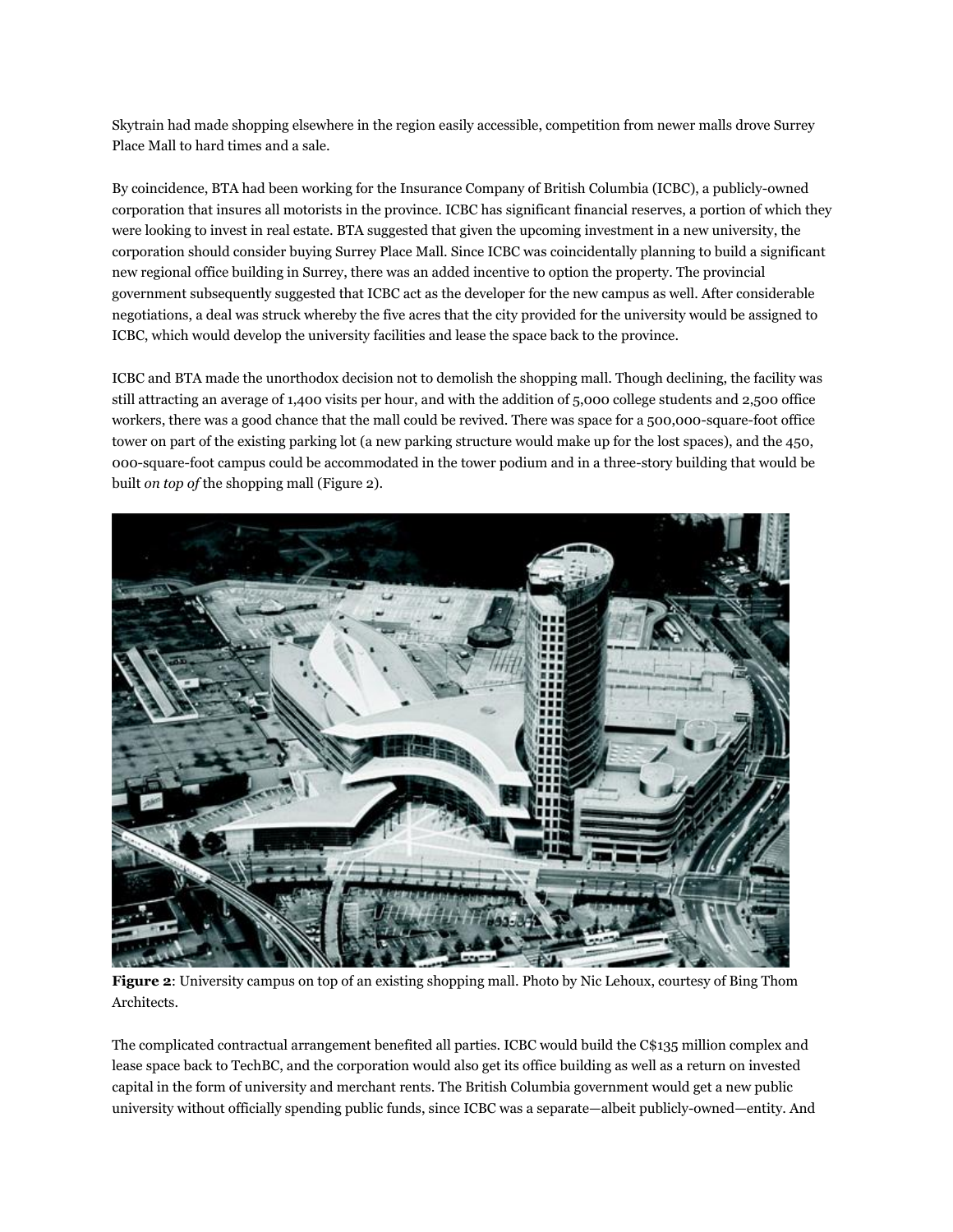Surrey would get a substantial infusion of capital and, more important, people and activity into the depressed urban core of Whalley.

There were other advantages offered by the mixed-use project. BTA estimated that the space needs of the university could be reduced by about 20 percent. For example, instead of a cafeteria, students would use the food court in the mall. Instead of athletic facilities, students were given memberships in the adjacent municipal recreation center. The parking facilities could do double-duty, since peak parking requirements for the mall (evenings, weekends, the Christmas shopping period) tend to occur when the university is closed.

By 2001, the project was under construction, and the first incoming TechBC students were taking classes in a temporarily converted department store in the shopping mall. Politics intruded when a provincial election produced a change of government. The new administration, in a budget-cutting mode, announced that it was terminating the TechBC initiative and also instructed ICBC to not move into the twenty-five-story tower but rather to lease it out. Part of the rationale was that the high-tech boom had fizzled, weakening the need for a new technical university. What happened to the TechBC space? At the time, Simon Fraser University (SFU), a public research university located in the western suburb of Burnaby, having built a satellite campus downtown, was looking for a second outlying location. SFU was able to take over the TechBC program, continuing in the mall until 2006, when the university moved into its new home.

### **The Design**

Mixed-use has become the fashionable [mantra](http://www.uli.org/sitecore/content/ULI2Home/Books/Books/Mixed%20Use.aspx)among planners and real estate developers. However, mixed-use projects are often characterized by separation rather than integration: separate entrances, separate circulation, separate structures. Surrey Central City, as the project has been renamed, is different. For example, shoppers, office workers, commuters, and students all use the same main entrance. The architects provided several "portals," assuming that the different users would want to have identifying signs, but so far, no signs have appeared. The town center function is emphasized by a large plaza that faces the Skytrain station and the bus terminal. A town square is the site of public events connected with the Surrey community as well as the university and the shopping mall (Figure 3). Unlike a conventional mall, the new town center is open to the outside with a large glazed wall overlooking the plaza.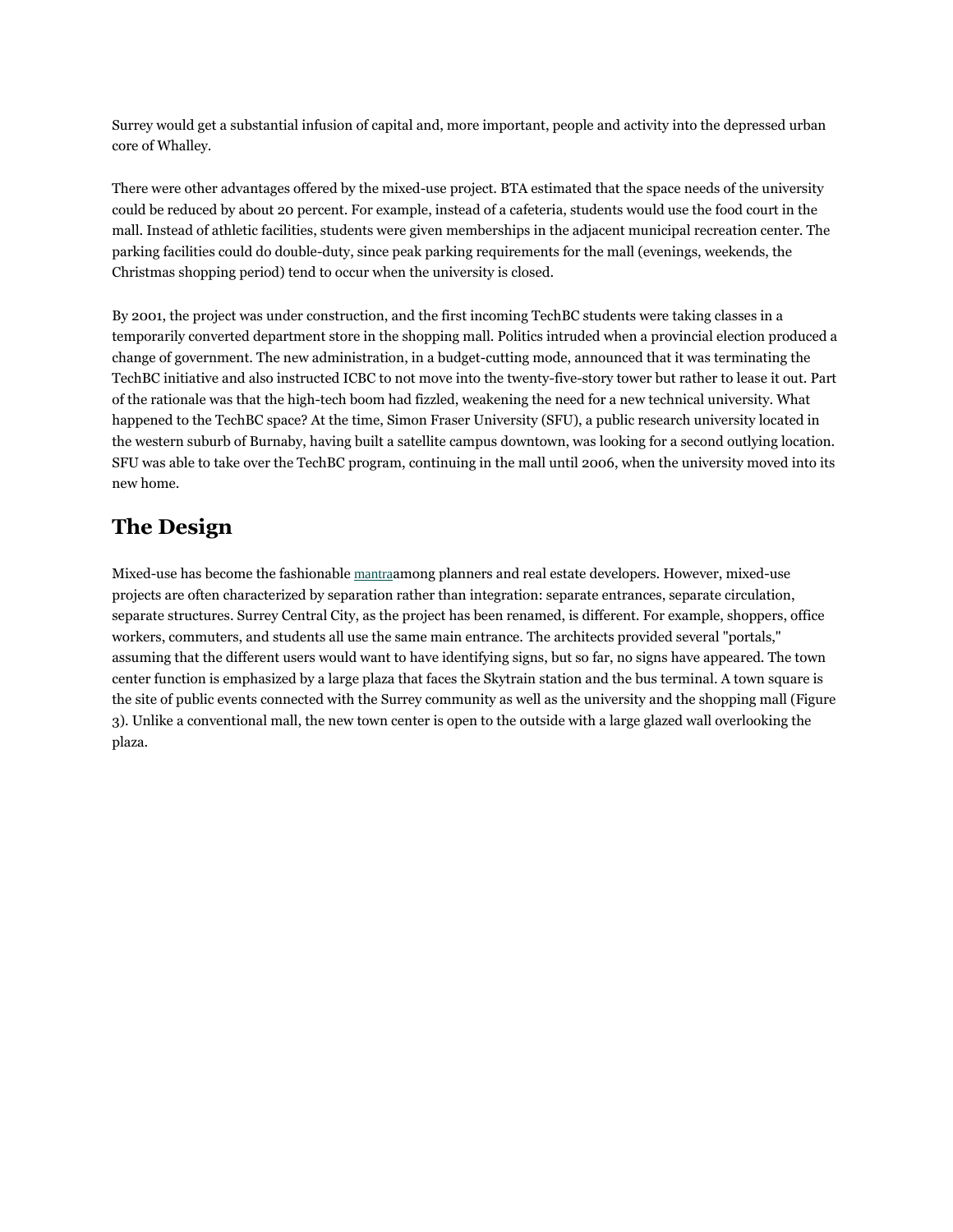

**Figure 3**: Town square outside Surrey Central City.

An atrium forms the formal entrance to the university (Figure 4). The tall, skylit space is used for academic events and is separated from the mall only by a flight of broad stairs. In many ways, Surrey Central City, although an internal space, is planned like a traditional downtown. That is, different functions are related to different gathering spaces, just as different buildings in a city are related to streets, squares, and parks. And, just as in a city, the different functions are in close proximity, and circulation is continuous rather than separated.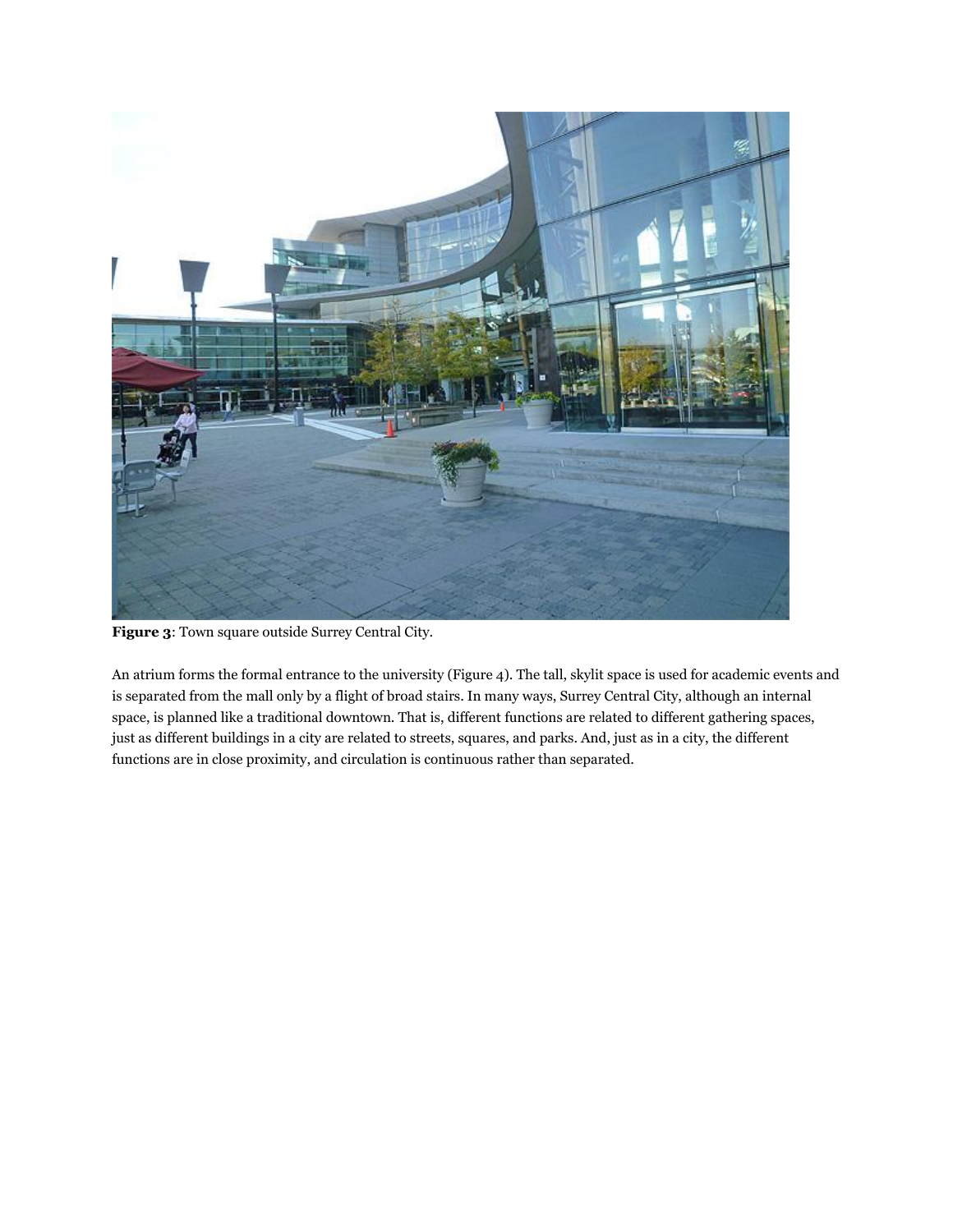

**Figure 4**: Entrance lobby to Surrey Central City.

The shopping mall was originally designed, as are most malls, on two sides of a skylit pedestrian concourse. BTA extended this concourse vertically, which means that the three new university levels look down into the shopping arcade, and vice versa (Figure 5). This blending of educational and everyday activities is unique. Watching a group of students sitting around a table with open laptops while shoppers bustled around two floors below at first struck me as bizarre, but then as perfectly normal—the ultimate breaking-down of the Ivory Tower.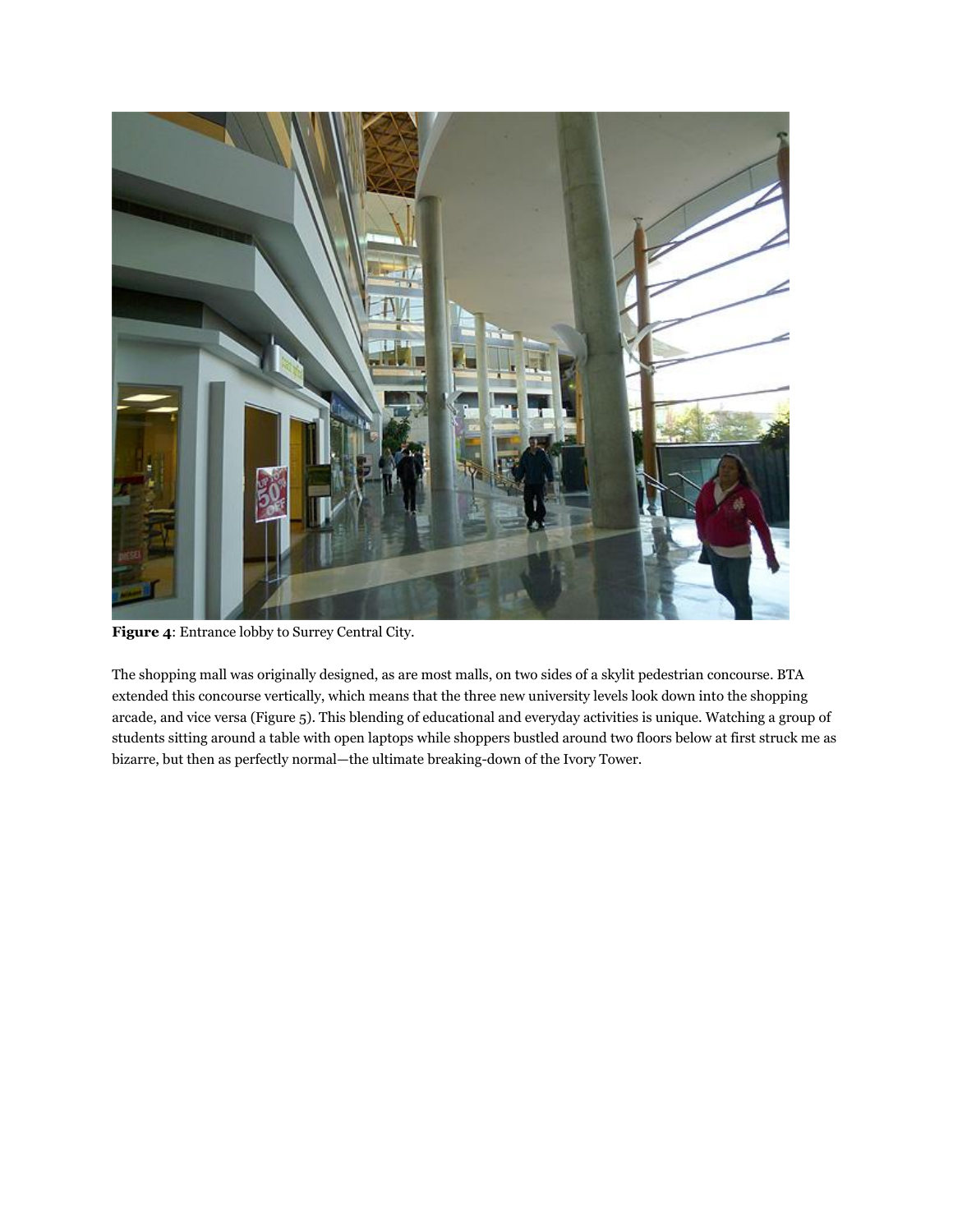

**Figure 5**: Shopping concourse level with university above.

The university addition is planned as a series of swooping and flowing curved spaces. This is the result not of architectural whimsy, but of the need to accommodate mall tenants. Since some of the tenants could be displaced to allow structural changes to their spaces, while others had long-term leases and were unwilling to move, the form of the addition was partly dictated by where new structural columns could be inserted. The planning and construction took two and a half years. When the work was completed, the old mall roof was "peeled away" to reveal a new expanded concourse. Construction cost of the new campus was kept to a relatively modest C\$109 per square foot (shell space only, 2001 contract price).

Perhaps the most unusual architectural aspect of the new additions is the structure spanning the 500-foot-long skylit concourse and the new entrance lobby. According to a BTA monograph: "To celebrate and give common identity to these spaces we decided to use heavy timber construction—a technique historically associated with British Columbia—in a contemporary, high-tech way that would reflect the technology focus of the university." The 100-footwide concourse is spanned by timber and wire-cable trusses. The entrance lobby is covered with a space frame fabricated from so-called peeler cores, the wood cylinders left over when plywood layers are "peeled" from a log. The tall supporting lobby columns are made out of Parallam, an engineered wood product made from parallel veneer strands bonded with adhesive. A conical truss, made out of long wood members resembling telephone poles supports the roof over the entrance of the university. The effect of all this elegant timber structure makes the town center seem less commercial and more high tech.

# **Conclusion**